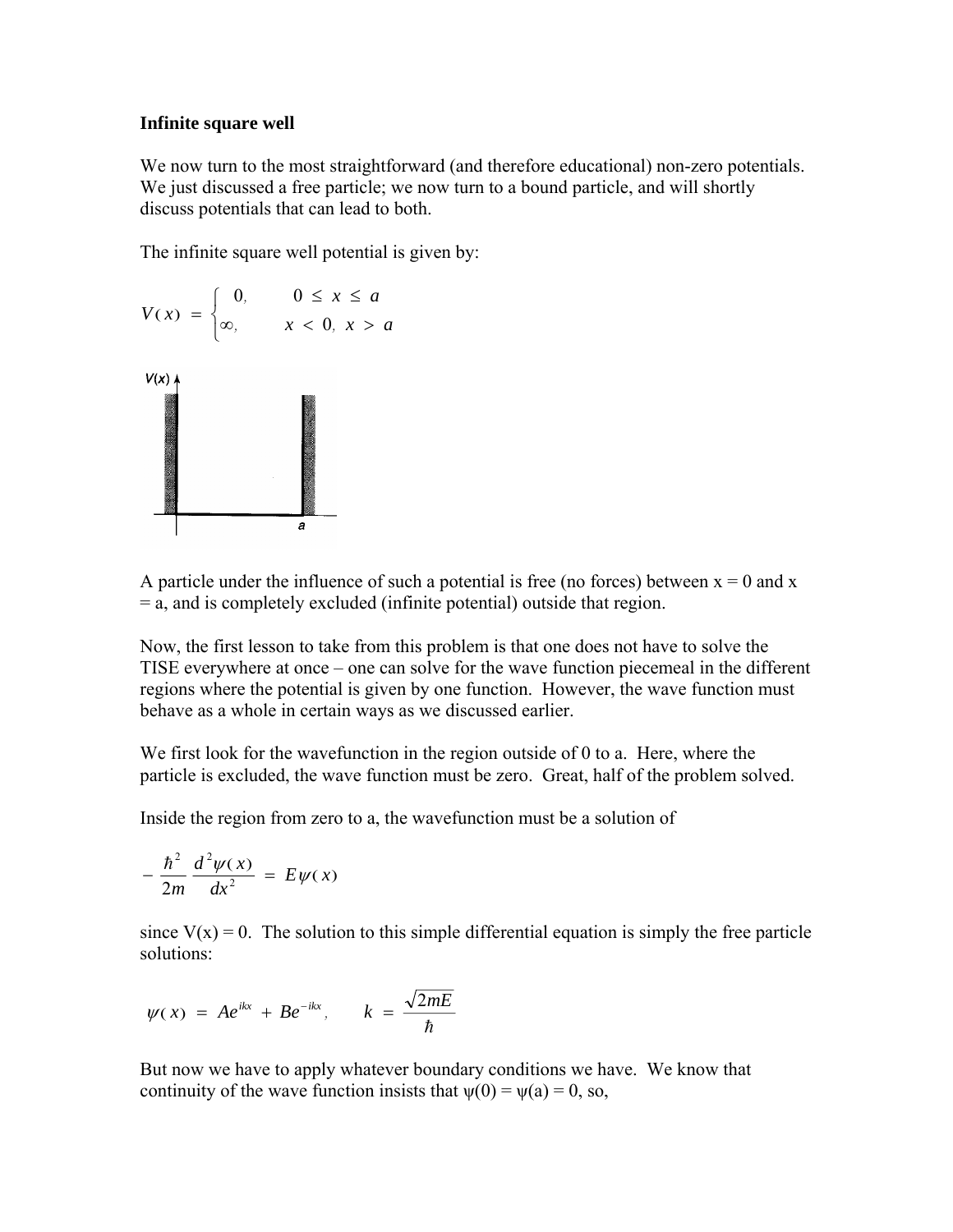$$
\psi(0) = Ae^{ik0} + Be^{-ik0}
$$
  
\n
$$
= A + B \Rightarrow
$$
  
\n
$$
B = -A \Rightarrow
$$
  
\n
$$
\psi(x) = Ae^{ikx} - Ae^{-ikx} = A \sin(kx)
$$
  
\n
$$
\psi(a) = A \sin(ka) = 0 \Rightarrow
$$
  
\n
$$
ka = n\pi, \quad n = 0,1,2... \Rightarrow
$$
  
\n
$$
k = \frac{n\pi}{a} \Rightarrow
$$
  
\n
$$
\psi_n(x) = A_n \sin\left(\frac{n\pi}{a}x\right), \quad n = 0,1,2...
$$

But, n=0 is a trivial solution, so we have:

$$
\psi_n(x) = A_n \sin\left(\frac{n\pi}{a}x\right), \qquad n = 1, 2, 3 \ldots
$$

These are our stationary state solutions to the infinite square well potential. We choose to normalize these state solution for reasons that will become evident later:

$$
\int_{-\infty}^{\infty} |\psi_n(x)|^2 dx = \int_{0}^{a} |A_n|^2 \sin^2\left(\frac{n\pi}{a}x\right) dx = 1 \implies
$$
  

$$
|A_n|^2 \frac{a}{2} = 1 \implies
$$
  

$$
|A_n| = |A| = \sqrt{\frac{2}{a}} e^{i\beta}
$$

where beta is an arbitrary phase, and since it has no consequence on measurement, we take it to be zero:

$$
|A| = \sqrt{\frac{2}{a}}
$$

So that the normalized stationary states are:

$$
\psi_n(x) = \sqrt{\frac{2}{a}} \sin\left(\frac{n\pi}{a}x\right), \qquad n = 1, 2, 3 \dots
$$

Let's take a moment to study some of the properties of these solutions, as they are in general applicable to solutions to most potentials that you will encounter: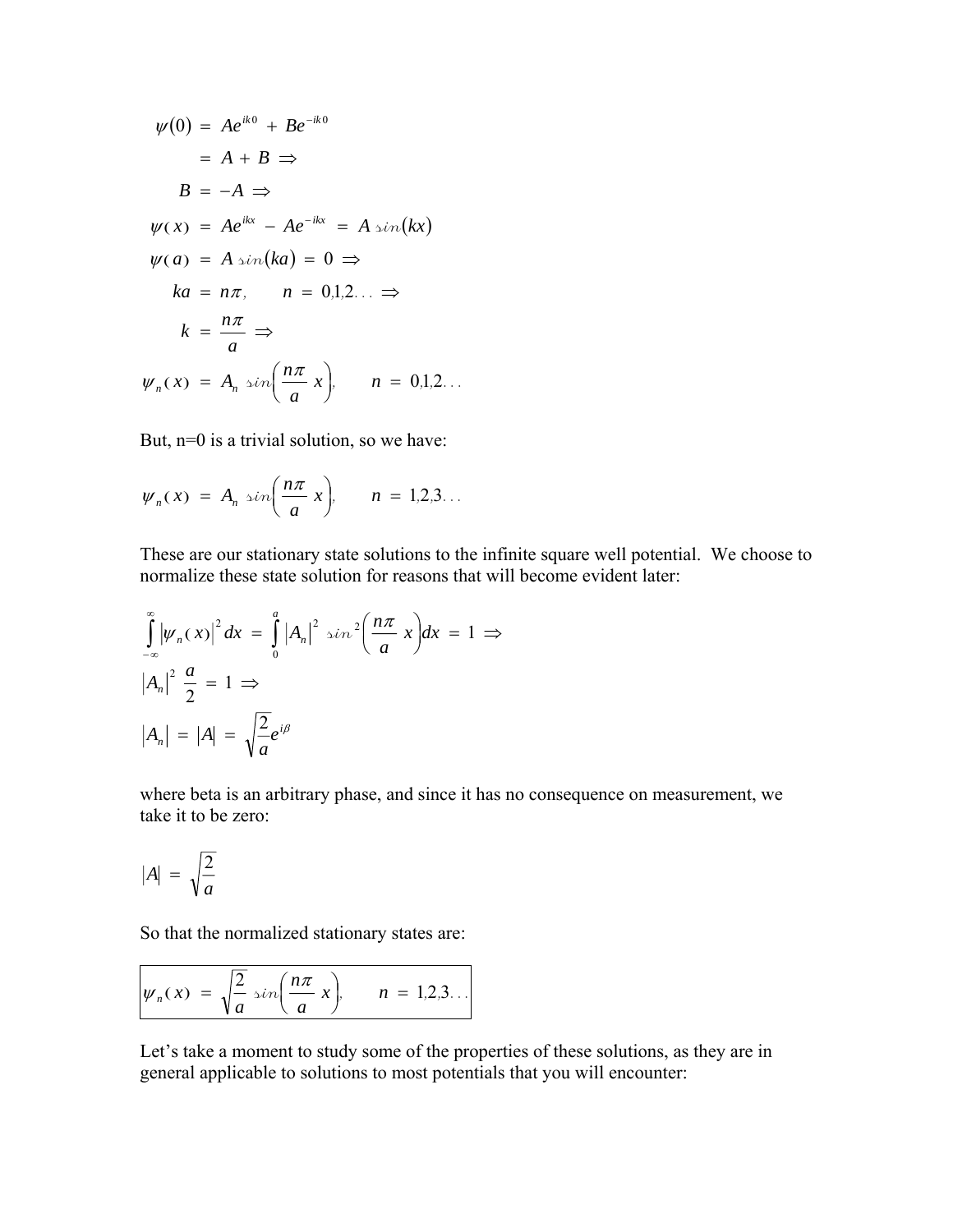1) These functions are alternatively even and odd about the center of the potential well. This will be true for any symmetric potential.

2) With increasing n, each successive state has one more node in the wavefunction. This is true regardless of the shape of the potential.

3) The states are orthogonal. This means that:  $\int \psi_m(x)^* \psi_n(x) dx = 0, \qquad m \neq n$ ∞ − ∞  $\psi_m(x)^* \psi_n(x) dx = 0,$ 

We show a proof:

$$
\int_{-\infty}^{\infty} \psi_m(x)^* \psi_n(x) dx = \frac{2}{a} \int_0^a \sin\left(\frac{m\pi}{a}x\right) \sin\left(\frac{n\pi}{a}x\right) dx
$$
  
\n
$$
= \frac{1}{a} \int_0^a \cos\left(\frac{m-n}{a}\pi x\right) - \cos\left(\frac{m+n}{a}\pi x\right) dx
$$
  
\n
$$
= \left\{\frac{1}{(m-n)\pi} \sin\left(\frac{m-n}{a}\pi x\right) - \frac{1}{(m+n)\pi} \sin\left(\frac{m+n}{a}\pi x\right)\right\}_0^a
$$
  
\n
$$
= \frac{1}{\pi} \left\{\frac{\sin[(m-n)\pi]}{(m-n)} - \frac{\sin[(m+n)\pi]}{(m+n)}\right\} = 0
$$

This, together with the fact that when  $m = n$ , the same integral gives one (this is why we normalized the state functions) gives:

$$
\int_{-\infty}^{\infty} \psi_m(x)^* \psi_n(x) dx = \delta_{mn},
$$
  

$$
\delta_{mn} = \begin{cases} 0, & m \neq n \\ 1, & m = n \end{cases}
$$

where  $\delta_{mn}$  is called the Kronecker delta. These statements are combined to say that the states are orthonormal (both orthogonal and normalized). This is also a general result of state functions regardless of the potential (assuming you normalize them).

4) The state functions form a complete set. This is perhaps the most interesting and useful of the properties. Although not universal, it will usually be the case for potentials you will encounter. This means that any other function  $f(x)$  can be written in terms of these functions:

$$
f(x) = \sum_{n=1}^{\infty} c_n \psi_n(x) = \sqrt{\frac{2}{a}} \sum_{n=1}^{\infty} c_n \sin\left(\frac{n\pi}{a}x\right)
$$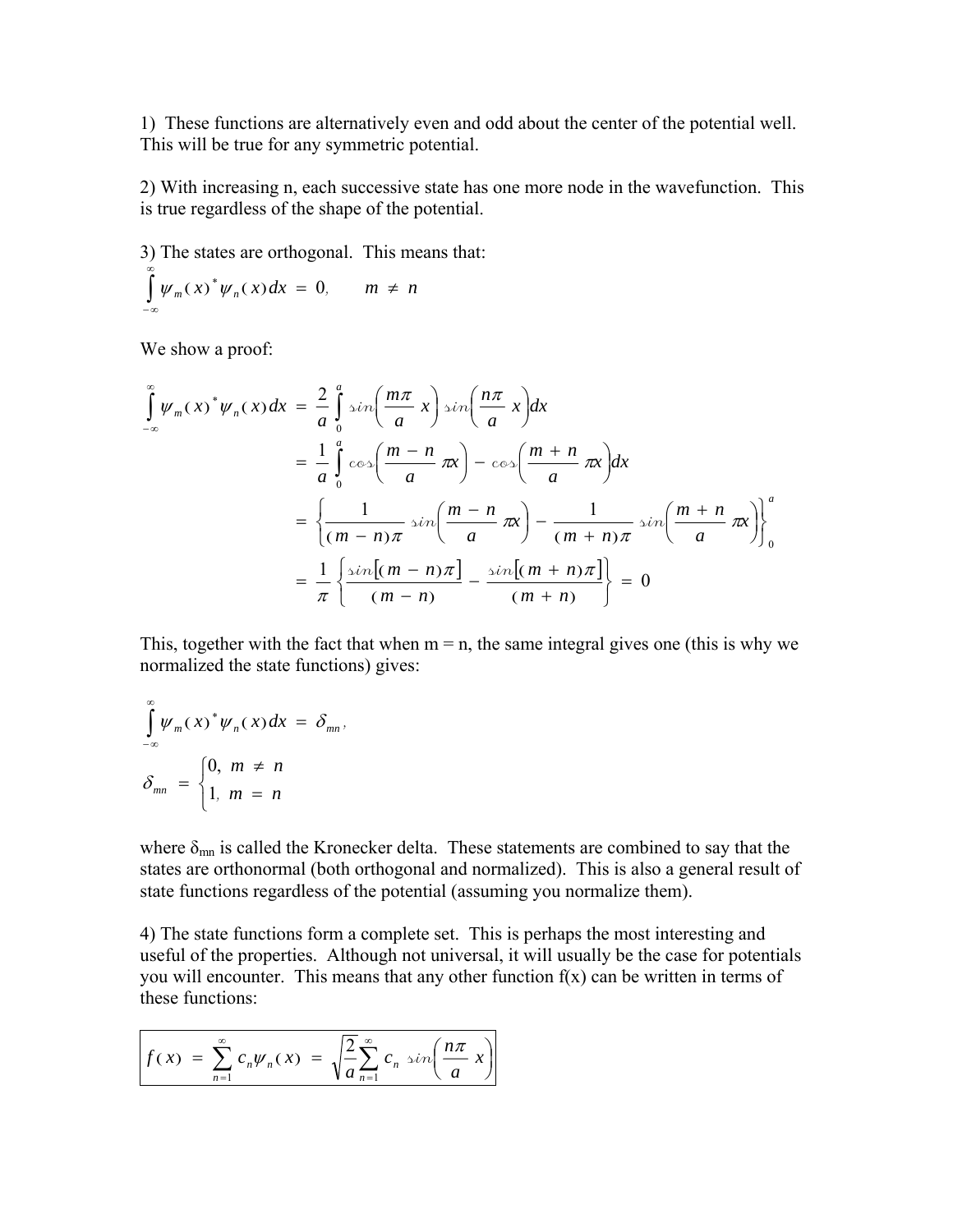Then, finding the values of the constants  $c_n$  is straightforward using Fourier's trick (just using the orthonormal nature of the state functions):

$$
\int \psi_m(x)^* f(x) dx = \sum_{n=1}^{\infty} c_n \int \psi_m(x)^* \psi_n(x) dx = \sum_{n=1}^{\infty} c_n \delta_{mn} = c_m \Rightarrow
$$
  

$$
c_n = \int \psi_n(x)^* f(x) dx
$$

OK, we will get back to these properties of the state functions in a minute, but let's put the whole picture together first. The general state solutions are given by:

$$
\Psi_n(x,t)=\sqrt{\frac{2}{a}}\sin\left(\frac{n\pi}{a}x\right)e^{-iE_nt/\hbar},\qquad n=1,2,3...
$$

where we can determine the energies  $E_n$  from above:

$$
k = \frac{\sqrt{2mE}}{\hbar} = \frac{n\pi}{a} \Rightarrow
$$

$$
E_n = \frac{n^2\pi^2\hbar^2}{2ma^2}
$$

so that the boundary conditions impose specific, allowed values of the energy.

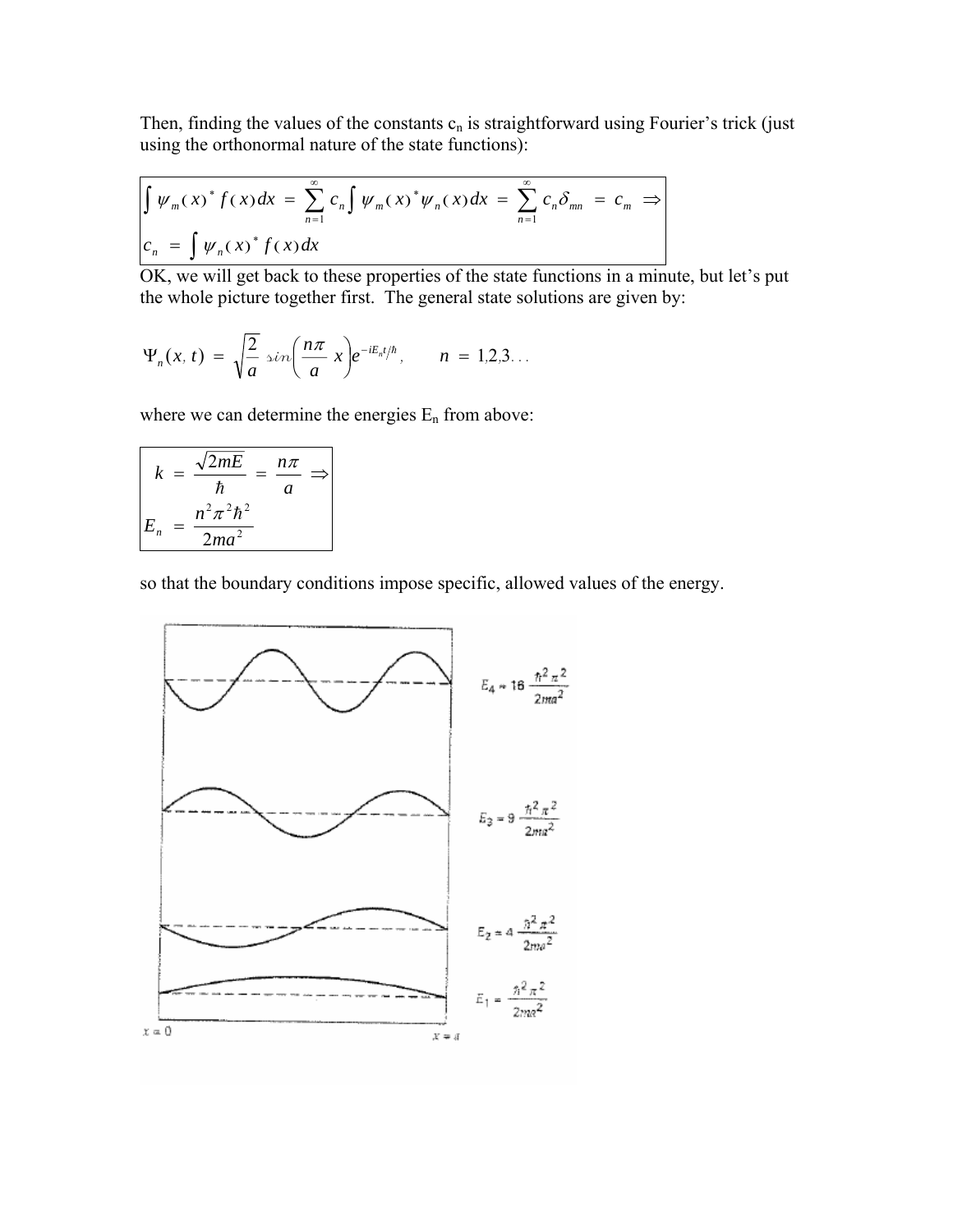Now, if someone asks you: "What is the wavefunction for a particle in an infinite squarewell potential?" what would you answer? No, let's say you don't know its energy. The answer is a superposition of all the  $\Psi_n$ 's:

$$
\Psi(x,t) = \sum_{n} c_n \Psi_n(x,t) = \sqrt{\frac{2}{a}} \sum_{n=1}^{\infty} c_n \sin\left(\frac{n\pi}{a}x\right) e^{-iE_n t/\hbar}, \qquad E_n = \frac{n^2 \pi^2 \hbar^2}{2ma^2}
$$

But how do you find the  $c_n$ 's? To determine these, you have to have an additional boundary condition, namely at some time, call it  $t = 0$ , you have to know something else about the particle.

**Example**: A particle in an infinite square well has as an initial wave function



First, we must determine A using the normalization condition (since if  $\Psi(x,0)$  is normalized,  $\Psi(x,t)$  will stay normalized, as we showed earlier):

$$
\int_{0}^{a} |\Psi(x,0)|^{2} dx = |A|^{2} \int_{0}^{a} x^{2} (a - x)^{2} dx = |A|^{2} \int_{0}^{a} (a^{2}x^{2} - 2ax^{3} + x^{4}) dx
$$
  
=  $|A|^{2} \left(a^{2} \frac{x^{3}}{3} - 2a \frac{x^{4}}{4} + \frac{x^{5}}{5}\right)_{0}^{a} = |A|^{2} \left(\frac{a^{5}}{3} - \frac{2a^{5}}{4} + \frac{a^{5}}{5}\right) = |A|^{2} \frac{a^{5}}{30} = 1 \implies |A| = \sqrt{\frac{30}{a^{5}}}$ 

Now we turn to our method for determining the coefficients  $c_n$ .

$$
f(x) = \sum_{n=1}^{\infty} c_n \psi_n(x), \qquad c_n = \int \psi_n(x)^* f(x) dx \qquad \text{so,}
$$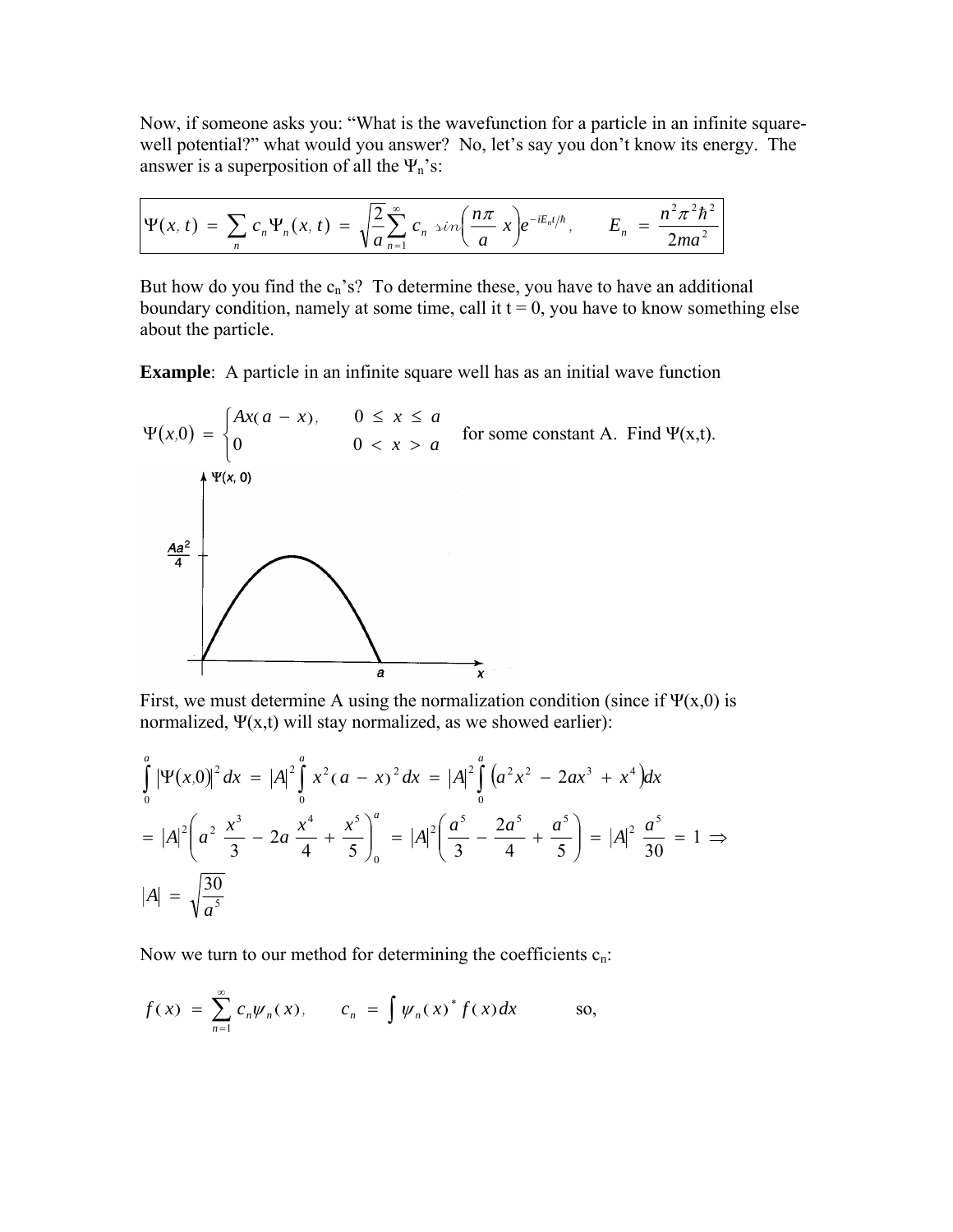$$
\Psi(x,0) = \sum_{n=1}^{\infty} c_n \psi_n(x)
$$
\n
$$
c_n = \int \psi_n(x)^* \Psi(x,0) dx
$$
\n
$$
= \sqrt{\frac{2}{a}} \int_0^a \sin\left(\frac{n\pi}{a}x\right) \sqrt{\frac{30}{a^5}} x(a-x) dx
$$
\n
$$
= \frac{2\sqrt{15}}{a^3} \left\{ a \int_0^a x \sin\left(\frac{n\pi}{a}x\right) dx - \int_0^a x^2 \sin\left(\frac{n\pi}{a}x\right) dx \right\}
$$
\n
$$
= \frac{2\sqrt{15}}{a^3} \left\{ a \left[ \left( \frac{a}{n\pi} \right)^2 \sin\left(\frac{n\pi}{a}x\right) - \frac{ax}{n\pi} \cos\left(\frac{n\pi}{a}x\right) \right]_0^a - \left[ 2 \left( \frac{a}{n\pi} \right)^2 x \sin\left(\frac{n\pi}{a}x\right) - \frac{\left( n\pi x/a \right)^2 - 2}{\left( n\pi/a \right)^3} \cos\left(\frac{n\pi}{a}x\right) \right]_0^a \right\}
$$
\n
$$
= \frac{2\sqrt{15}}{a^3} \left[ -\frac{a^3}{n\pi} \cos(n\pi) + a^3 \frac{(n\pi)^2 - 2}{(n\pi)^3} \cos(n\pi) + a^3 \frac{2}{(n\pi)^3} \cos(0) \right]
$$
\n
$$
= \frac{4\sqrt{15}}{(n\pi)^3} \left[ \cos(0) - \cos(n\pi) \right]
$$
\n
$$
= \begin{cases} 0, & \text{if } n \text{ even} \\ \frac{8\sqrt{15}}{(n\pi)^3}, & \text{if } n \text{ odd} \end{cases}
$$

So that now we can form our time dependent wavefunction by putting this all together:

$$
\Psi(x, t) = \sqrt{\frac{30}{a}} \left(\frac{2}{\pi}\right)^3 \sum_{n=1,3,5...} \frac{1}{n^3} \sin \left(\frac{n\pi}{a} x\right) e^{-in^2 \pi^2 \hbar t/2m a^2}
$$

Now, let's study this wavefunction, and its implications on measurable quantities. We first ask what the expectation value of the energy is.